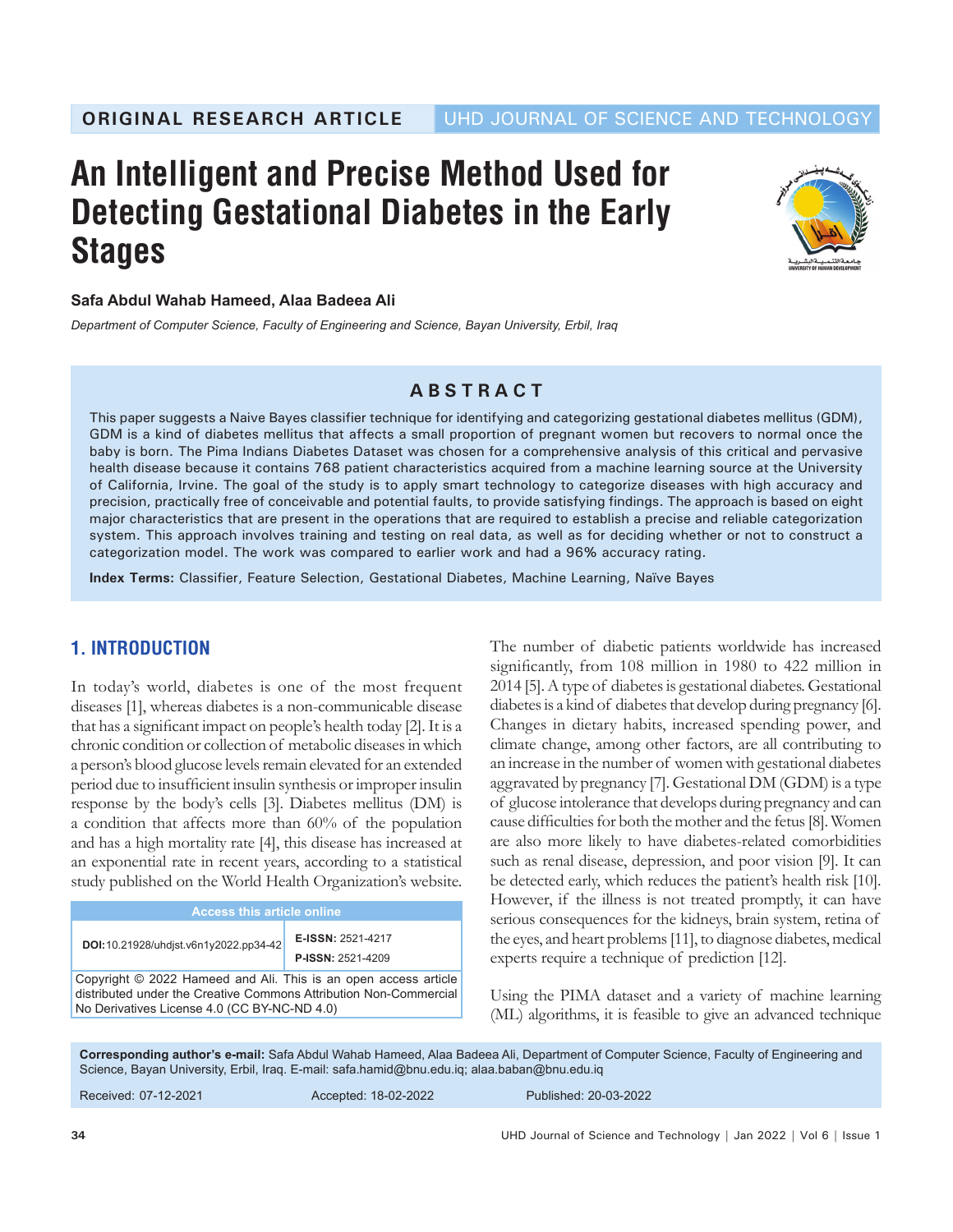for diabetes prediction. Because deep learning algorithms may be used in a variety of ways in this industry, Models based on Artificial Neural Networks (ANN) and the Quasi-Newton technique, for example [13]. This area lends itself well to ML methods. Models are trained using ML techniques. There are three types of ML algorithms: Supervised learning (in which datasets are labeled and Regression and Classification techniques are used), unsupervised learning (in which datasets are not labeled and techniques such as dimensionality reduction and clustering are used), and reinforcement learning (in which the model learns from its every action). ML is a rapidly developing new technology with several applications [14]. ML techniques have advanced at a breakneck pace and are now widely used in a variety of medical applications [15], one of the most commonly explored challenges by DM and ML researchers is classification [16]. One of the most crucial parts of supervised learning is classification. Picking the proper classification model is a tradeoff between performance, the execution time of models, and scalability. Parameter adjustment should also be considered in order to improve model performance. ML training data are an important input to an algorithm that comprehends and memorizes information from such data to predict the future. Understanding the significance of the training set in ML can assist you in obtaining the appropriate quality and amount of training data for your model training. Once you understand why it's essential and how it influences model prediction, you'll be able to select the best method based on the availability and compatibility of your training data set [17]. It is vital to develop predictive algorithms that are both accurate and simple to use when evaluating large amounts of data and converting it into useful information [18] ML methods are commonly utilized for detection and classification [19]. This diagnosis allows for proper treatment to begin as soon as feasible, avoiding deaths [20], [21]. People will be able to seek treatment for this condition if it can be detected and predicted at an early stage [22]. This type of disease is the gestational diabetes is the focus of this research, in this research an effective method was used, which is a Naïve Bayes classifier, it used to detect and identify gestational diabetes and give high performance and accurate results.

# **2. LITERATURE REVIEW**

Similar works on diabetes analysis, prediction, and diagnosis are reviewed in this section. It uses a variety of classification and ML algorithms to handle diabetes management prediction problems.

In Pradhana *et al.* [5], the suggested methodology analyzed publically accessible data collected from diabetic patients to identify the causes of diabetes, the most afflicted age groups, job styles, and eating patterns. ANN are used in the model to detect diabetes and determine its kind. The authors utilized the "Pima Indian Diabetes" dataset, which has the maximum accuracy of 85.09**%**. 768 patients' medical histories are included in the dataset. Where as in the Filho *et al*. [7], the suggested method improved the accuracy of the classification techniques by focusing on identifying the features that fail in early diagnosis of Diabetes Miletus utilizing Predictive analysis using Support vector machine (SVM) and Naïve Base (NB) algorithms. The accuracy of the improved SVM is 77**%**, while the accuracy of the NB is 82.30**%**. In Prasanth *et al*. [2] explained, the captured data were fed into supervised ML techniques. The Pima Indians Diabetes Dataset was utilized in this study, and a model was created using SVM, CatBoost, and Relative frequency to predict DM, with an accuracy of 86.15**%**. And in Rawat and Suryakant [18], a comparison was done between suggested approaches and previously published studies. In this work, five ML algorithms, AdaBoost, LogicBoost, RobustBoost, Naive Bayes, and Bagging, were proposed for the analysis and prediction of DM patients. The suggested methodologies were tested on a data set of Pima Indians with diabetes, and the proposed algorithm, Bagging, was applied on the same database with an accuracy of 81.77**%**.

The two algorithms Naive Bayes and SVM used in Gupta *et al.* [1] as classification models, and feature selection to improve the model's accuracy. The accuracy, precision, and recall values were used to evaluate the results. The model's improved performance was calculated using the k-fold cross-validation technique. In Rajivkannan and Aparna [22], the aim of this study was to build an objective method to evaluate DM risk from past GDM data recorded 15 years ago and find a shortlist of the most informative indicators. The research steps involve pre-processing data to evaluate missing values MVs, finding the most informative attributes, and testing standard classification algorithms to combine into the most effective voting metaalgorithm. Meta-algorithm-based classification of limited anamnestic GDM related data for DM prediction is proving. Relative frequency of occurrence (RFO) analysis of attributes combined with voting meta-algorithm helped find the optimal amount of attributes giving the best possible classification result. The algorithm applied to two-class data set with 12 selected attributes produced an accuracy of 75.85. In [17], the major goal of this research is to look at different forms of machine-learning classification algorithms and compared them. In this study, use machine-learning classification algorithms to detect the start of diabetes in diabetic patients. The top performing algorithm, Logistic Regression, has an accuracy of 80%. In Moon [21], the research provided a biological ML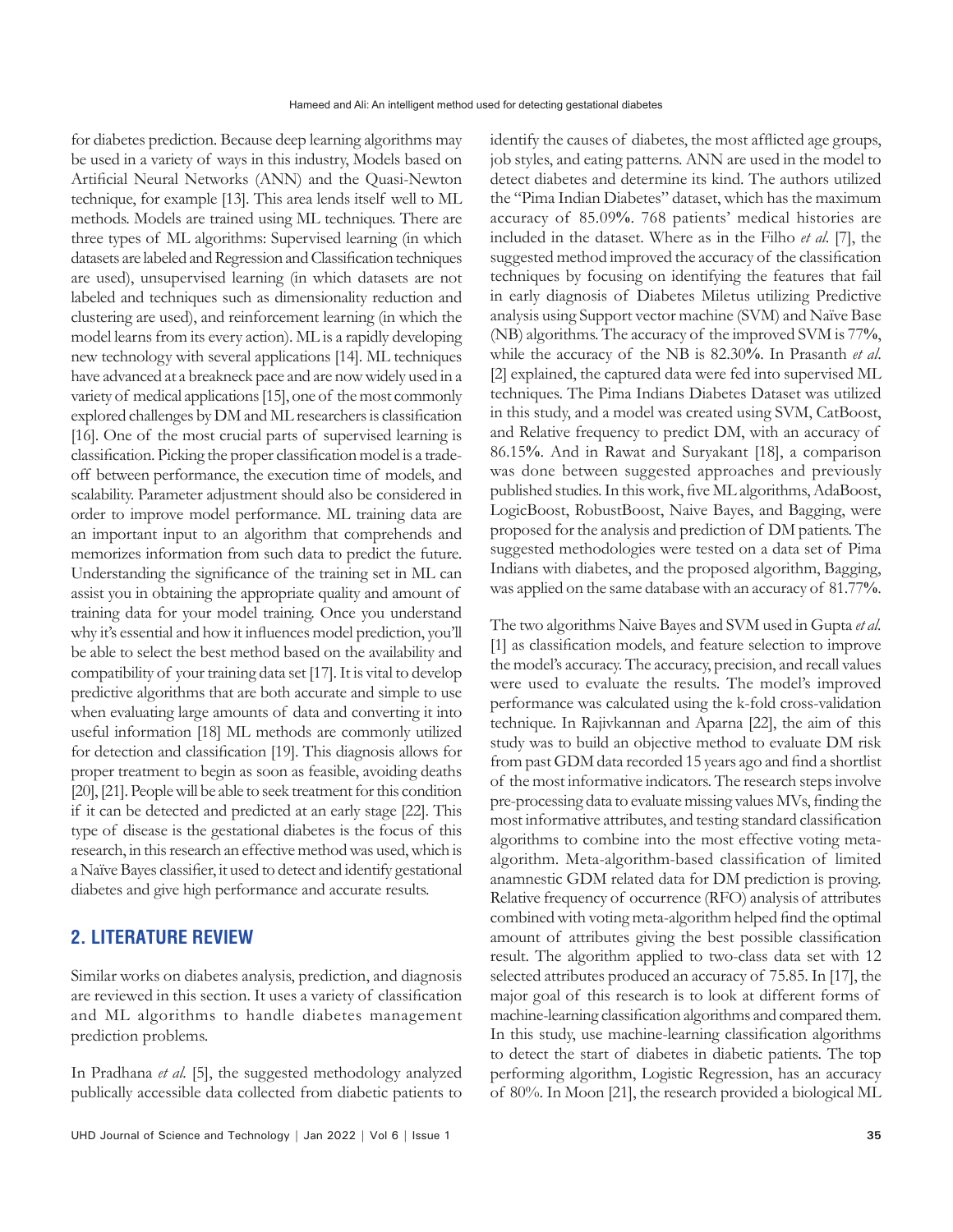method that is both efficient and effective which is applied on Pima Indian diabetic database (PIDD). The proposed ensemble of SVM and back-propagation neural network (BP-NN) tested on diabetes diagnosis; one of the most frequently investigated topics in bioinformatics. The findings reveal an accuracy of 88.04**%** on this problem. In Sanakal and Jayakumari [16], the application of Fuzzy C-means clustering (FCM), FCM, and SVM on a collection of medical data linked to diabetes diagnostic difficulties was the subject of this work. The medical data comprises nine input variables relating to diabetes clinical diagnosis and one output attribute that indicates whether or not the patient has been diagnosed with diabetes. FCM had the best outcome, with an accuracy of 94.3**%**. In Lavanya and Rani [23], this work provided a quick overview of the old and new data mining approaches utilized in diabetes. This study used Fcm and Svm procedures and got an accuracy of 94.3**%**. In Sarwar *et al*. [4], the results showed that the ensemble approach had a 98.60**%** accuracy, which combines the predictive performance of numerous AI-based algorithms and is superior to all other individual competitors. ANN, Naive Bayes, SVM, and K-Nearest Neighbor are the techniques that were more precise than the others (K-NN). About 400 persons were included in the database, which came from all across the world. And in Resti *et al*. [9] a model validation built which based on 5-fold cross-validation, which divided the data into training and test data. The Gaussian Nave Bayes was the best strategy for predicting diabetes diagnosis, according to the model validation results. The contribution of this research was that the Multinomial Naïve Bayes method's performance metrics all exceed 93**%**. With the same explanatory factors, these findings are useful in predicting diabetes status. In this paper, the proposed method is implemented on Pima Indians Diabetes Dataset. Here in this paper, the work was presented using a Naive Base algorithm. The work was carried out in stages that relied on training and testing on real data based on certain characteristics as explained later, and a classification result was obtained with high efficiency and accuracy.

# **3. METHOD**

This work is done to diagnose gestational diabetes by classification using a Naive Base algorithm. This work includes several stages, including training and testing on real data, to adopt and use the system. Following the stages to implement the method:

#### **3.1. System Diabetic Detection**

The Diabetes Classification System includes two phases; the first is the training stage, which has particular functions such as reading the diabetes dataset, feature selection, discretization, and the classifier model used to create the decision rules. The second stage is the testing stage, which includes the following particular functions: read data set, discretization, decision rules, and output [1], [24], as illustrated in Fig. 1.

#### **3.2. Data Set**

The data set has been taken from 768 women, (500 negative cases and 268 positive cases) from 21 years old and above, and eight recorded features as follows:

- Number of previous pregnancies
- Plasma glucose concentration at 2-h in an oral glucose tolerance test
- Diastolic blood pressure (mm Hg)
- Triceps skinfold thickness (mm)
- 2-H serum insulin (mu  $U/ml$ ),
- Body mass index (weight in  $\text{kg}/\text{[height in m]}^2$ )
- Diabetes pedigree function
- Age (years)

There are a variety of causes for incomplete data, including patient death, device problems, and respondents' reluctance to answer particular questions.



**Fig. 1.** The structure of the training and testing stages of the diabetes classification system.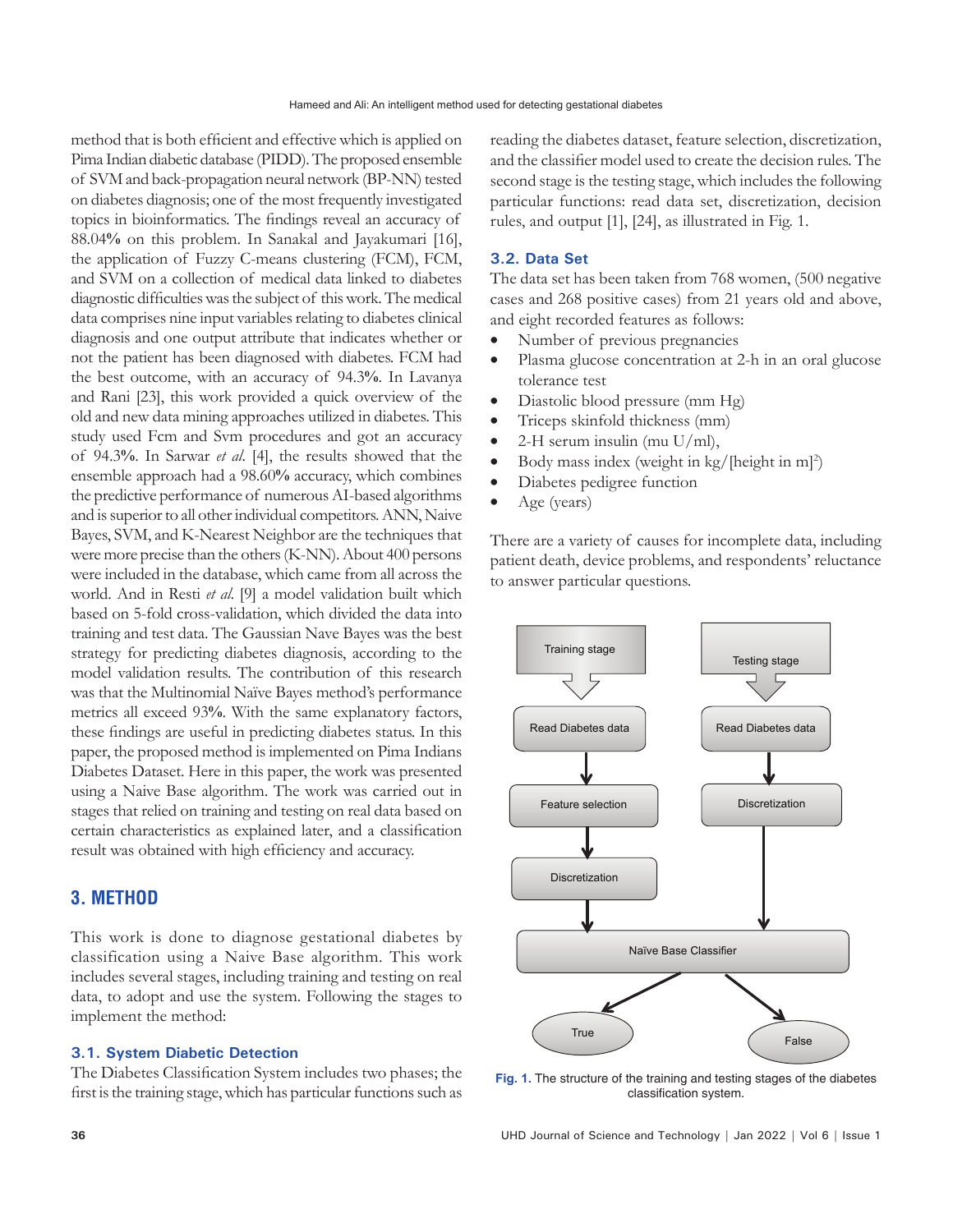Every patient in the database is a Pima Indian lady of at least 21 years of age who lives in or around Arizona. There are eight properties in each dataset sample (attributes), as shown in Table 1.

A sample of the data used is shown in Table 2: The row header in the table related to the column header (features) in Table 1.

There are 768 samples in all, divided into two groups. The following is the distribution of classes:

- 1. Normal group: (500) samples
- 2. Abnormal group: (268) samples.

Fold creation: The complete labeled dataset is separated into mutually exclusive folds to perform the cross validation procedure. The 768 cases in this study were chosen from the PIDD database, which means:

- 1. The training-set contains 499 occurrences, 325 of which are normal and 174 of which are aberrant (i.e., 65**%**)
- 2. There are 269 examples used in the testing, 175 of which are normal and 94 of which are abnormal (i.e., 35**%**) as shown in the Table 3.

#### **3.3. Feature Selection Stage**

The PIDD data set has eight attributes in each sample. According to the entropy of the property with class, Let S (training data) be a data-set of C outputs. For the classification issue with C classes, let P (I) indicate the proportion of S that belongs to Class I, where I is distinct from one to C [1], [23], [24].

$$
p \text{ is the simple diversity index (I)} \tag{1}
$$

The information–theoretical approach of assessing the quality of the split is entropy. It calculates the quantity of information in a given attribute.

En tr op y (S) = 
$$
\sum_{I=1}
$$
 (-P (I) P (I)) (2)

The information gain of the example set S on the attribute A is defined as Gain(S,A).

$$
Ga in (S, A)
$$
  
= En tropy (S) -  $\left( \left( \frac{|SV|}{|S|} \right) \times En tropy (SV) \right)$  (3)

Where  $SV =$  subset of S in which feature A has value V,  $|SV|$  $=$  amount of data in SV, and  $|S|$  = amount of elements in S,

UHD Journal of Science and Technology | Jan 2022 | Vol 6 | Issue 1 **37**

|                | <b>TABLE 1: Number of Feature of PIDD</b>                 |                       |  |  |  |  |
|----------------|-----------------------------------------------------------|-----------------------|--|--|--|--|
| Feature        | <b>Description</b>                                        | Range                 |  |  |  |  |
| 1              | Number of times pregnant                                  | $1 - 4$               |  |  |  |  |
| $\mathfrak{p}$ | Plasma glucose                                            |                       |  |  |  |  |
|                | concentration a 2 h in an<br>oral glucose tolerance test. | 120-140               |  |  |  |  |
| 3              | Diastolic blood pressure<br>$(mm Hg)$ .                   | 80-90                 |  |  |  |  |
| 4              | Triceps skin fold thickness                               | $12 \text{ mm}$       |  |  |  |  |
|                | $(mm)$ .                                                  | (male)-<br>23(female) |  |  |  |  |
| 5              | 2-h serum insulin (IU/ml).                                | 16-166 mlu/L          |  |  |  |  |
|                |                                                           |                       |  |  |  |  |
| 6              | Body mass index (weight in                                | 18-24.9               |  |  |  |  |
|                | $kg/(height in m)^2)$                                     | kg/m2                 |  |  |  |  |
| 7              | Diabetes pedigree function                                | $1 - 3$               |  |  |  |  |
|                | Feature 8: 2-h serum insulin                              |                       |  |  |  |  |
|                | $(IU/ml)$ .                                               |                       |  |  |  |  |
| 8              | Age (years).                                              | 21 and above          |  |  |  |  |

#### **TABLE 2: A sample of PIMA Indian diabetes dataset**

|                | $\mathfrak{p}$ | 3   | 4  | 5        | 6    |       | 8  | <b>Class</b> |
|----------------|----------------|-----|----|----------|------|-------|----|--------------|
|                | 116            | 78  | 29 | 180      | 36.1 | 0.496 | 25 | Normal       |
| $\mathfrak{D}$ | 130            | 96  | 0  | $\Omega$ | 226  | 0.268 | 21 | Normal       |
| 0              | 129            | 110 | 46 | 130      | 67.1 | 0.319 | 26 | Abnormal     |
| 0              | 135            | 68  | 42 | 250      | 42.3 | 0.365 | 24 | Abnormal     |
| 4              | 112            | 78  | 40 | 0        | 39.4 | 0.236 | 38 | Normal       |

| <b>TABLE 3: Number of cases tested and trained</b> |              |               |                 |  |  |
|----------------------------------------------------|--------------|---------------|-----------------|--|--|
| <b>Training</b>                                    | No. Of cases | <b>Normal</b> | <b>Abnormal</b> |  |  |
|                                                    | 499          | 325           | 174             |  |  |
| Testing                                            | 269          | 175           | 94              |  |  |

and is over every value V of every conceivable value of the attribute A, a sub-set property is chosen from eight options. It takes a long time to choose more than five properties. Selecting <5 attributes, on the other hand, make the Diabetes Classification System less time-consuming but less accurate. According to the greater entropy, the ideal five attributes (1, 3, 4, 5, and 7) for describing diabetes have been determined and will be used as an input to the classification step.

#### **3.4. Discretization**

Before the categorization procedure in the Diabetes Classification System, a crucial phase must be completed. It is necessary to transform the numerical values of eight attributes to category values. This is accomplished by splitting the range of values for eight characteristics into k equal-sized bins, or equal width intervals, where k is a user-selected quantity based on the length of data. Where it can be done in a mechanism of the Equal Width Interval Discretization (EWID) algorithm, by the method used in this algorithm,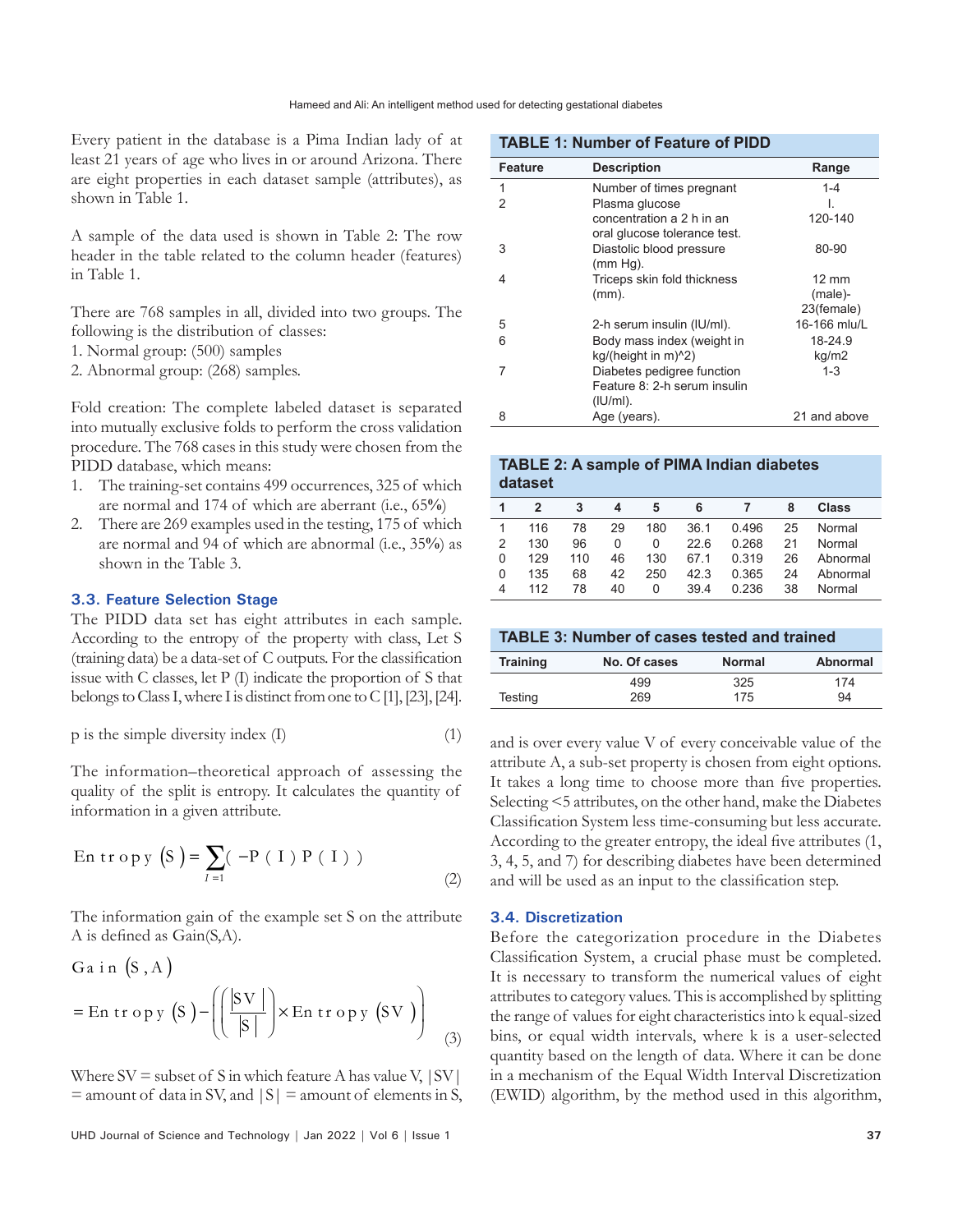| Algorithm (1): Equal Width Interval Discretization (EWID)                                                                                         | LowOp3 = $(\text{minimum}3 + G3)$ : medOp3 = $(\text{minimum}3 + (2 * G3))$ : highOp3<br>$=$ (minimum3 + (3 $*$ G3))        |
|---------------------------------------------------------------------------------------------------------------------------------------------------|-----------------------------------------------------------------------------------------------------------------------------|
| Input: Eight attributes have numerical values.                                                                                                    | LowOp4 = (minimum4 + G4) : medOp4 = (minimum4 + $(2 * G4)$ ) : highOp4<br>$=$ (minimum4 + $(3 * G4)$ )                      |
| Output: Eight attributes have categorical values.                                                                                                 | LowOp5 = $(\text{minimum}5 + \text{G5})$ : medOp5 = $(\text{minimum}5 + (2 \times \text{G5}))$ : highOp5                    |
| Begin                                                                                                                                             | $=$ (minimum5 + $(3 * G5)$ )                                                                                                |
| minimum1 = $Op1(0)$ : maximum1 = $Op1(0)$ : minimum 2 = $Op2(0)$ : maximum                                                                        | LowOp6 = $(\text{minimum}6 + \text{G6})$ : medOp6 = $(\text{minimum}6 + (2 \cdot \text{G6}))$ : highOp6                     |
| $2 =$ Op 2(0): minimum $3 =$ Op 3(0): maximum $3 =$ Op 3(0)                                                                                       | $=$ (minimum6 + $(3 * G6)$ )                                                                                                |
| minimum $4 =$ Op $4(0)$ : max $4 =$ Op $4(0)$ : minimum $5 =$ Op $5(0)$ : maximum 5                                                               | LowOp7 = (minimum7 + G7) : medOp7 = (minimum7 + $(2 * G7)$ ) : highOp7                                                      |
| $=$ Op 5(0): minimum 6 = Op 6(0): maximum 6 = Op 6 (0)                                                                                            | $=$ (minimum 7 + (3 $*$ G7))                                                                                                |
| minimum 7 = Op 7(0) : maximum 7 = Op 7(0) : minimum 8 = Op 8(0) :                                                                                 | LowOp8 = $(\text{minimum}8 + \text{G8})$ : medOp8 = $(\text{minimum}8 + (2 \cdot \text{G8}))$ : highOp8                     |
| maximum $8 =$ Op $8(0)$                                                                                                                           | $=$ (minimum8 + $(3 * G8)$ )                                                                                                |
|                                                                                                                                                   | End                                                                                                                         |
| For $x = 1$ To Len of data set {                                                                                                                  | Fig. 2. The structure for the EWID algorithm code.                                                                          |
| If $Op1(x)$ > maximum1 Then maximum1 = $Op1(x)$ : If $Op1(x)$ < minimum 1<br>Then minimum $1 = \text{Op1}(x)$                                     | we have obtained the traits under a specified range. It is an                                                               |
| If $Op2(x)$ > maximum2 Then maximum2 = $Op2(x)$ : If $Op2(x)$ < minimum 2                                                                         | important step before classifying to convert it into categories,                                                            |
| Then minimum $2 = \text{Op2}(x)$                                                                                                                  | to be used for training. [25], [26] [27], which consists of steps                                                           |
| If $Op3(x) >$ maximum3 Then maximum3 = $Op3(x)$ : If $Op3(x) <$ minimum 3                                                                         | as shown in Fig. 2.                                                                                                         |
| Then minimum $3 =$ Op $3(x)$                                                                                                                      | 3.5. Classifier Model                                                                                                       |
| If $Op4(x)$ > maximum4 Then maximum4 = $Op4(x)$ : If $Op4(x)$ < minimum 4                                                                         | The most well-known task classification is the constructing                                                                 |
| Then minimum $4 = \text{Op4}(x)$                                                                                                                  | classifier model. This structure is used to determine the                                                                   |
| If $Op5(x) >$ maximum5 Then maximum5 = $Op5(x)$ : If $Op5(x) <$ minimum 5                                                                         | diabetes class, which can be either normal or abnormal. The                                                                 |
| Then minimum $5 = Op5(x)$                                                                                                                         | Diabetes (Training-Set) database is made up of attribute-                                                                   |
| If $Op6(x) >$ maximum6 Then maximum6 = $Op6(x)$ : If $Op6(x) <$ minimum 6                                                                         | value representations for a large number of patients, with                                                                  |
| Then minimum $6 = Op6(x)$                                                                                                                         | five categorical characteristics (1, 3, 4, 5, and 7) and class                                                              |
| If $Op7(x) >$ maximum7 Then maximum7 = $Op7(x)$ : If $Op7(x) <$ minimum7                                                                          | attributes. Those characteristics are fed into the learning                                                                 |
| Then minimum $7 = Op7(x)$                                                                                                                         | classifier model. The classifier model is used to predict the                                                               |
| If $Op8(x) >$ maximum8 Then maximum8 = $Op8(x)$ : If $Op8(x) <$ minimum8                                                                          | new case. The decision is used to build the classifier model in                                                             |
| Then minimum $8 = \text{Op}8(x)$ }                                                                                                                | this work, which is based on training diabetes [1], [25]. This                                                              |
| $K=3$ // possibilities number                                                                                                                     | mechanism is implemented using a Naive base algorithm,                                                                      |
| $G1 = \text{Round}((\text{maximum1 - minimum1}) / k), 3) : G2 = \text{Round}((\text{maximum2 - maximum2})$                                        | where the algorithm is fed by the characteristics from the                                                                  |
| minimum2)/k, 3)                                                                                                                                   | training set, and this helps in building a classifier model for                                                             |
| $G3 = \text{Round}((\text{maximum}3 - \text{minimum}3) / k), 3): G4 = \text{Round}((\text{maximum}4 - \text{constant}3) - \text{minimum}3)$       | prediction based on the decision, the steps of this algorithm                                                               |
| minimum4)/k, 3)                                                                                                                                   | and the mechanism used in it are explained as shown in Fig. 3.                                                              |
| $G5 = \text{Round}((\text{maximum}5 - \text{minimum}5) / k), 3) : G6 = \text{Round}((\text{maximum}6 - \text{maximum}5) / k)$<br>minimum6)/ k, 3) | <b>4. RESULTS</b>                                                                                                           |
| $G7 = \text{Round}((\text{maximum}7 - \text{minimum}7) / k), 3) : G8 = \text{Round}((\text{maximum}8 - \text{maximum}7) / k)$                     | As previously stated, the diabetes categorization system's                                                                  |
| minimum8)/k, 3)                                                                                                                                   | initial data included Pima Indian diabetes illness measures.                                                                |
| // Identify k ranges for each of the eight attributes.                                                                                            | Before classification, the retrieved numerical values from<br>attributes must be transformed into categorical values, which |
| LowOp1 = $(\text{minimum}1 + G1)$ : medOp1 = $(\text{minimum}1 + (2 * G1))$ : highOp1                                                             | will be used to train the classifier using the EWID method.                                                                 |
| $=$ (minimum1 + $(3 * G1)$ )                                                                                                                      | Table 4 shows the categorical values of the five attributes                                                                 |

LowOp2 = (minimum2 + G2) : medOp2 = (minimum2 +  $(2 * G2)$ ) : highOp2  $=$  (minimum2 + (3  $*$  G2))

according to the Diabetes Classification System. Attributes, attribute-value, and range of values are the three fields that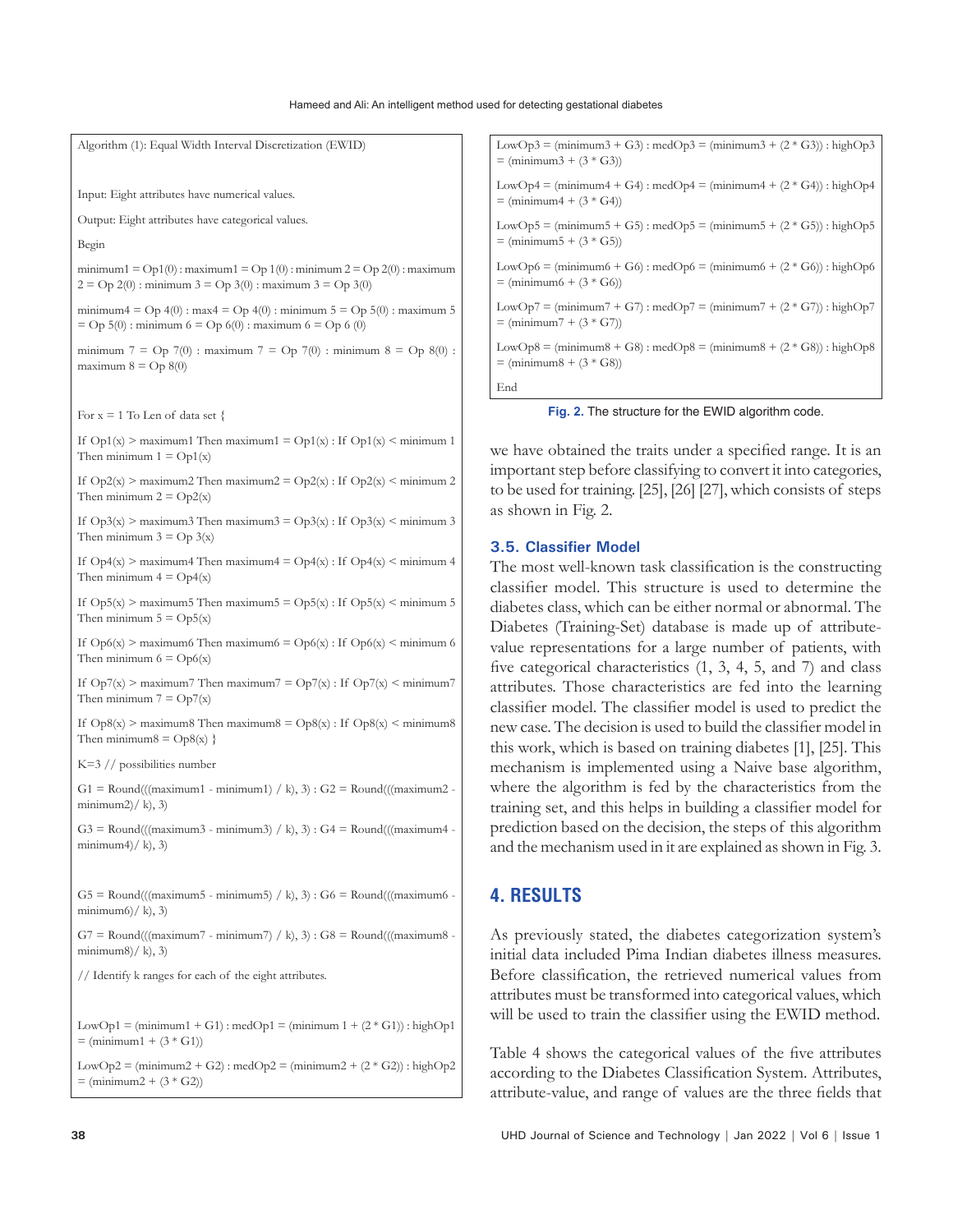Algorithm (2): Naïve Base Algorithm

```
Output: decision
Begin
For i = 0 To 1 // two group
Q = 0For i = 0 To LenTr
If Opt(i) = Op(j) Then Q = Q + 1End for
Opr (i) = Math.Round((Q / CT), 3)
end for
For G = 1 To 8
If G = 1 Then a = b1: If G = 2 Then a = b2: If G = 3Then a = b3If G = 4 Then a = b4: If G = 5 Then a = b5: If G = 6Then a = b6If G = 7 Then a = b7: If G = 8 Then a = b8For i = 0 To a
For k = 0 To 1
Q = 0:Y = 0For j = 0 To LenTr
If G = 1 Then If P1(i) = F1(j) And Opr (k) = Op(j) Then Q=
Q+1If G = 2 Then If P2(i) = F2(j) And Opr(k) = Op(j) Then Q =
Q + 1If G = 3 Then If P3(i) = F3(j) And Opr(k) = Op(j) Then Q =
Q + 1If G = 4 Then If P4(i) = F4(j) And Opr(k) = Op(j) Then Q =
Q + 1If G = 5 Then If P5(i) = F5(j) And Opr(k) = Op(i) Then Q =
Q + 1If G = 6 Then If P6(i) = F6(j) And Opr(k) = Op(j) Then Q =
Q + 1If G = 7 Then If P7(i) = F7(j) And Opr(k) = Op(j) Then Q =
Q + 1If G = 8 Then If P8(i) = F8(j) And Opr(k) = Op(j) Then Q =
O + 1If G = 9 Then If P9(i) = F9(j) And Opr(k) = Op(j) Then Q =
Q + 1
```

```
If G = 10 Then If P 10(i) = F 10(j) And Opr(k) = fc(j) Then
Q = Q + 1Next
// likelihood 
If G = 1 Then pp1(i, k) = Math.Round((Q / (QP(k) *CT)), 3)
If G = 2 Then pp2(i, k) = Math.Round((Q / (QP(k) * CT)), 3)If G = 3 Then pp3(i, k) = Math.Round((Q / (QP(k) *CT)), 3)
If G = 4 Then pp4(i, k) = Math.Round((Q / (QP(k) *CT)), 3)
If G = 5 Then pp5(i, k) = Math.Round((Q / (QP(k) * CT)), 3)
If G = 6 Then pp6(i, k) = Math.Round((Q / (QP(k) *CT)), 3)
If G = 7 Then pp7(i, k) = Math.Round((Q / (QP(k) *CT)), 3)
If G = 8 Then pp8(i, k) = Math.Round((Q / (QP(k) *CT)), 3)
End for
End for
End for
End
```
**Fig. 3.** Naïve Base Algorithm.

make up this table. The five attributes are shown in the first field (How many times pregnant, Diastolic blood pressure, Triceps skin fold thickness, serum Insulin and diabetes pedigree function Feature). The categorical values of five attributes are shown in the second field. The range of values obtained by the EWID method is represented in the third field.

Table 5 shows the categorical values samples that were obtained by changing numerical property values of the diabetes case with the class attribute according to the range of value field in Table 4.

Table 6 shows the results of the top five attributes chosen for use in the Classifier model. The following properties were used to train and evaluate the classifier model: Preg signifies the number of pregnancies a woman has had, Pres the Diastolic blood pressure, Skin the thickness of the Triceps skin folds, Insu the serum insulin, and Pedi the Diabetes pedigree function feature. The entropy for each feature is calculated using the entropy equation (2).

For the diabetes instances indicated in the tables, the following naïve Bayés classifier was trained: The likelihood of the number of times pregnant features for the three ranges of two classes (normal and abnormal) is represented in Table 7.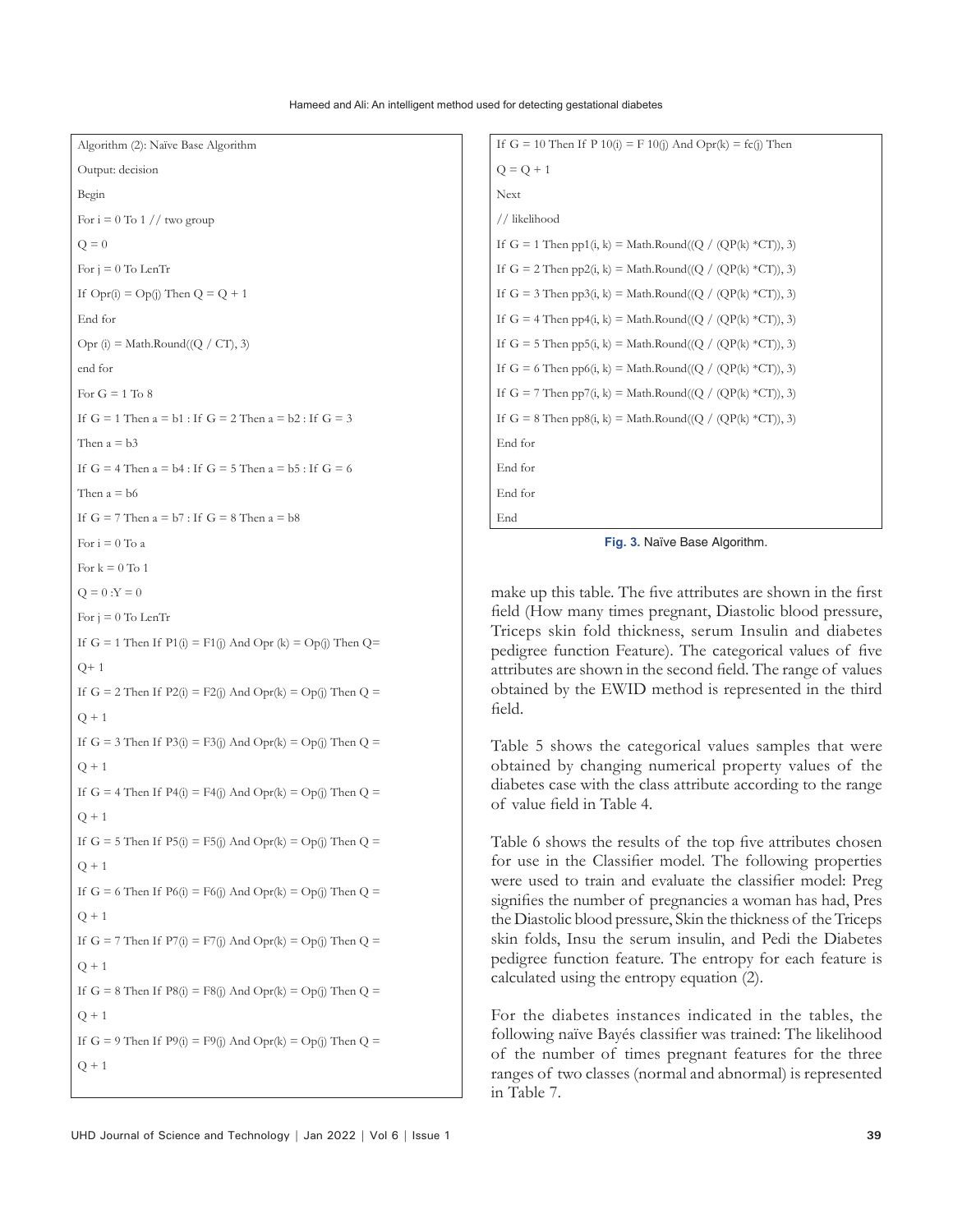The normal class is represented by the number 0.322, while the abnormal class of the low range is represented by the value 0.551. The abnormal class of medium-range is represented by the value 0.301. The number 0.241 represents the typical normal class, whereas the value 0.148 represents the aberrant high-range class. The likelihood of each class being equal to one is shown by the end row.

The likelihood of the number of skin characteristics for the three ranges of two classes (normal and abnormal) is represented in Table 8. The number 0.35 represents the normal class, whereas the value 0.431 represents the lowrange abnormal class. The values 0.276 and 0.179 represent the normal and abnormal classes in the medium range, respectively, while the values 0.403 and 0.39 represent the normal and abnormal classes in the high range, respectively. The likelihood of each class being equal to one is shown by the end row.

The likelihood of the number of ins features for the three ranges of two classes is represented in Table 9. (Normal, abnormal) The values 0.977 and 0.865 reflect

| <b>TABLE 4: Categorical features</b> |                 |                           |  |  |
|--------------------------------------|-----------------|---------------------------|--|--|
| <b>Attributes</b>                    | Attribute-value | Range of<br><b>Values</b> |  |  |
| Number of times pregnant             | Low             | $(0-2)$                   |  |  |
|                                      | Medium          | $(3-5)$                   |  |  |
|                                      | High            | $(6 - 17)$                |  |  |
| Diastolic blood pressure             | l ow            | $(0 - 80)$                |  |  |
|                                      | Medium          | $(80 - 100)$              |  |  |
|                                      | High            | $(100 - 122)$             |  |  |
| Triceps Skin fold thickness          | l ow            | $(0 - 20)$                |  |  |
|                                      | Medium          | $(20 - 60)$               |  |  |
|                                      | High            | $(60 - 99)$               |  |  |
| Serum insulin                        | Normal          | $(0 - 280)$               |  |  |
|                                      | Abnormal        | $(280 - 860)$             |  |  |
| Diabetes pedigree                    | Low             | $(0.084 - 1.251)$         |  |  |
|                                      | High            | $(1.251 - 2.42)$          |  |  |

### **TABLE 5: Samples of categorical features values**

the normal and abnormal classes, respectively, of the normal –range. The normal class is represented by the number 0.023, whereas the abnormal class is represented by the value 0.006.

The likelihood of the number of pedi characteristics for the three ranges of two classes (abnormal and normal) is shown by Table 10, where the value 0.874 represents the normal class and the value 0.935 represents the abnormal class of the low –range. The number 0.126 represents the normal class, whereas the value 0.065 represents the high-range abnormal class. The probability of each class that is equal to one is summed in the last row.

Table 11 provides the confusion matrix of classifier implementation retrieved from the testing stage using NB.

The accuracy and error rate for diagnosed cases are calculated using Table 11. The values used in calculating the accuracy of the NB classifier using the accuracy equation (4),

Where the:

TP: true positive TN: true negative

TP and TN are added together, then divided by the sum of all with FP (false positive) and FN (false negative), and the error is computed using the equation (5) [28].

$$
Accu \, r \, a \, cy = (TP + TN) \cdot (TP + TN + FP + FN)
$$
\n
$$
= (173 + 87) / (173 + 4 + 5 + 87)
$$
\n
$$
= 0.96
$$
\n(4)

$$
E{\bf r} \cdot {\bf o} \cdot {\bf r} = (FP + TN) / (TP + TN + FP + FN)
$$
  
=0.334 (5)

| TABLE 5: Samples of categorical reatures values |        |              |             |             |      |              |
|-------------------------------------------------|--------|--------------|-------------|-------------|------|--------------|
| Id                                              | Preg   | <b>Press</b> | <b>Skin</b> | <b>Insu</b> | Pedi | <b>Class</b> |
|                                                 | Low    | LOW          | LOW         | Normal      | LOW  | Normal       |
|                                                 | Low    | Medium       | Medium      | Normal      | High | Normal       |
|                                                 | High   | LOW          | Medium      | Normal      | Low  | Normal       |
|                                                 | High   | Medium       | Medium      | Abnormal    | High | Abnormal     |
| 5                                               | Low    | Hiah         | Medium      | Normal      | High | Abnormal     |
|                                                 | Medium | High         | High        | Abnormal    | High | Abnormal     |

| TABLE 6: Entropy of categorical features values |      |             |             |             |      |             |      |      |
|-------------------------------------------------|------|-------------|-------------|-------------|------|-------------|------|------|
| Entropy                                         | Prea | <b>Plas</b> | <b>Skin</b> | <b>Skin</b> | Ins  | <b>Mass</b> | Pedi | Age  |
|                                                 |      |             | 0.49        | 0.88        | 0.55 | 0.02        | 0.64 | 0.08 |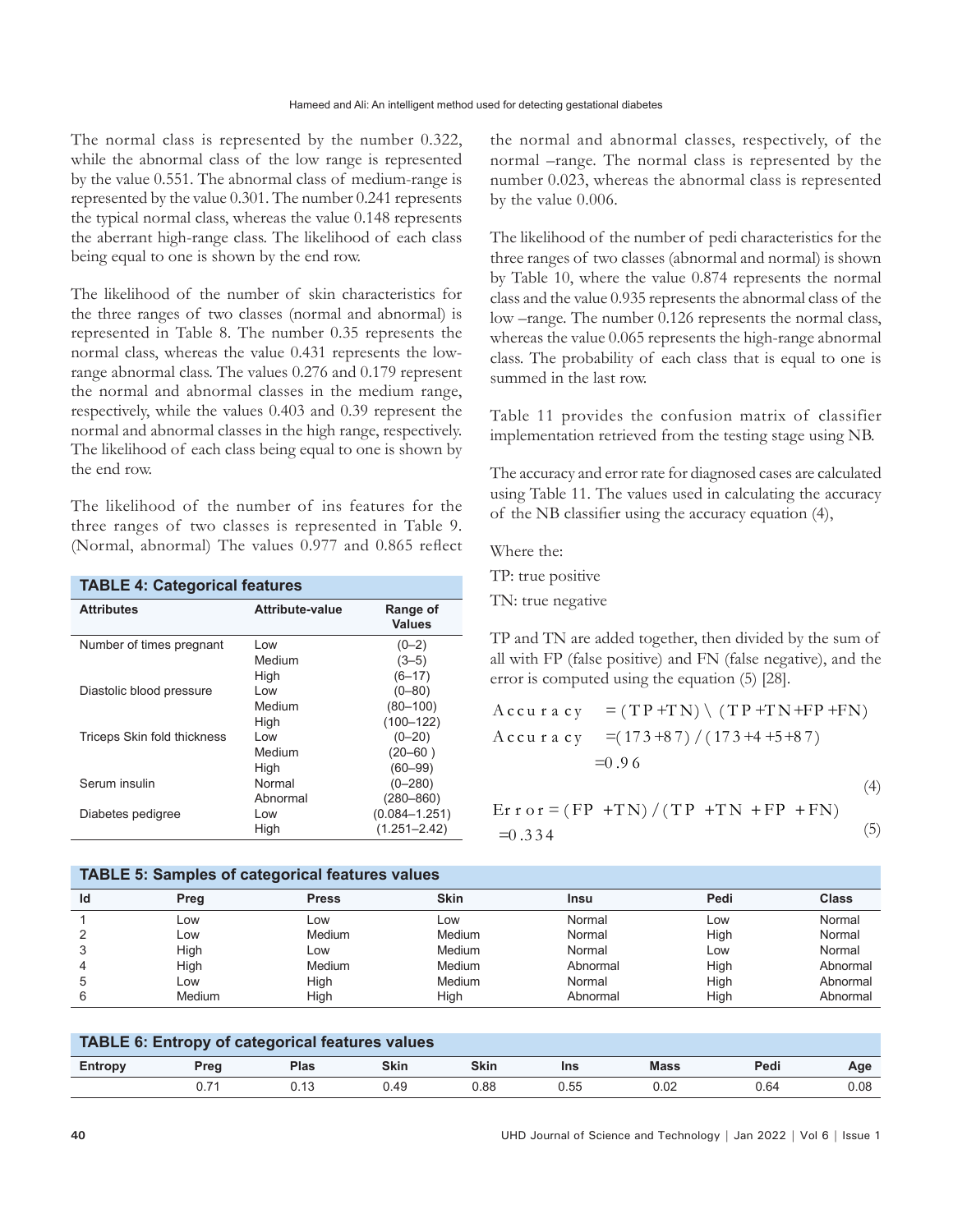| <b>TABLE 7: Preg Feature probability</b> |               |          |  |  |
|------------------------------------------|---------------|----------|--|--|
| Preg                                     | <b>Normal</b> | Abnormal |  |  |
| Low                                      | 0.322         | 0.551    |  |  |
| Medium                                   | 0.437         | 0.391    |  |  |
| High                                     | 0.241         | 0.148    |  |  |
| <b>SUM</b>                               |               |          |  |  |

| <b>TABLE 8: Skin feature probability</b> |               |                 |  |  |
|------------------------------------------|---------------|-----------------|--|--|
| Preg                                     | <b>Normal</b> | <b>Abnormal</b> |  |  |
| Low                                      | 0.35          | 0.431           |  |  |
| Medium                                   | 0.276         | 0.179           |  |  |
| High                                     | 0.403         | 0.39            |  |  |
| <b>SUM</b>                               |               |                 |  |  |

#### **TABLE 9: Ins Feature probability**

| Preg       | <b>Normal</b> | <b>Abnormal</b> |
|------------|---------------|-----------------|
| Normal     | 0.977         | 0.865           |
| Abnormal   | 0.023         | 0.006           |
| <b>SUM</b> |               |                 |

| <b>TABLE 10: Pedi feature probability</b> |               |                 |  |  |
|-------------------------------------------|---------------|-----------------|--|--|
| Preg                                      | <b>Normal</b> | <b>Abnormal</b> |  |  |
| Low                                       | 0.874         | 0.935           |  |  |
| High                                      | 0.126         | 0.065           |  |  |
| <b>SUM</b>                                |               |                 |  |  |

### **TABLE 11: The confusion matrix using Naïve Bayes classifier**

| <b>Predicate</b> | <b>Actual Class</b> |           |  |
|------------------|---------------------|-----------|--|
| <b>Class</b>     | <b>Normal</b>       | Abnormal  |  |
| Normal           | (TP) 173            | $(FP)$ 4  |  |
| Abnormal         | $(FN)$ 5            | $(TN)$ 87 |  |

#### **TABLE 12: Comparison of accuracy with previous works**

These values are compensated according to the work performed and the results obtained.

This proposed work was used to enhance accuracy using the Naive Base classifier method, where the mechanism was implemented with a performance that gives higher accuracy than the accuracy obtained from previous studies. This work has been compared with the previous works as shown in Table 12, as each work used the appropriate mechanism for diagnosing and classifying this disease and obtained an appropriate accuracy rate for the work. After studying and analyzing this problem, a high percentage of accuracy was obtained.

## **5. CONCLUSION**

In this study, the NB classifier was used, we attempted to provide an approach for identifying the classification method for detecting and classifying diabetes at an early stage. There are eight properties in each dataset sample (attributes), divided into two classes normal and abnormal, and used in two stages (training and testing), during the training stage, specific functions were performed, such as reading the diabetes dataset, feature selection, discretization, and the classifier model used to create the decision rules, and during the testing stage, specific functions were performed, such as reading the diabetes dataset, discretization, decision rules, and output. The findings of the experiments were run on the dataset and compared with the previous works, and a system that can

| <b>Authors</b>                          | The year | dataset                          | The method used                                   | Accuracy      |
|-----------------------------------------|----------|----------------------------------|---------------------------------------------------|---------------|
| Sneha N. and Gangil T                   | 2019     | Pima Indians<br>Diabetes Dataset | 1) Support vector machine SVM<br>2) Naïve Base NB | 77%<br>82.30% |
|                                         |          |                                  |                                                   |               |
| Islam M. A. and Jahan N.                | 2017     | Pima Indians                     | Logistic Regression algorithm                     | 80%           |
|                                         |          | Diabetes Dataset                 |                                                   |               |
| Rawat V and Suryakant S.                | 2019     | Pima Indians                     | Bagging method                                    | 81.77%        |
|                                         |          | Diabetes Dataset                 |                                                   |               |
| Pradhana N, Rania G, Singh V,           | 2020     | Pima Indian                      | Artificial neural networks                        | 85.09%        |
| Dhaka V. S and Pooniab R. C.            |          | Diabetes dataset                 |                                                   |               |
| Prasanth S, Banujan K and Btgs K        | 2021     | Pima Indians                     | The adaptation model of SVM,                      | 86.15%.       |
|                                         |          | Diabetes Dataset                 | CatBoost, and Random Forest (RF)                  |               |
| Zolfaghar                               | 2012     | Pima Indians                     | the support vector machine (SVM)                  | 88%           |
|                                         |          | Diabetes Dataset                 | and back-propagation neural                       |               |
|                                         |          |                                  | network (BP-NN)                                   |               |
| Resti Y., Kresnawati E. S., Dewi N. R., | 2021     | Pima Indians                     | Naive Bayes, Discriminant Analysis,               | 93%           |
| Zayanti D. A. and Eliyati N.            |          | Diabetes Dataset                 | and Logistic Regression                           |               |
| Sanakal R. and Jayakumari S. T.,        | 2014     | Pima Indians                     | <b>Fuzzy C Means Clustering</b>                   | 94.3&         |
|                                         |          | Diabetes Dataset                 |                                                   |               |
| Jayanthi N., Babu V. B. and Rao S.      | 2016     | Pima Indians                     | FCM and SVM                                       | 94.3%         |
|                                         |          | <b>Diabetes Dataset</b>          |                                                   |               |
| Hameed S. A. and Baban A. B.            | 2021     | Pima Indians                     | Naive Base classifier                             | 96%           |
| (The proposed method in this paper)     |          | Diabetes Dataset                 |                                                   |               |